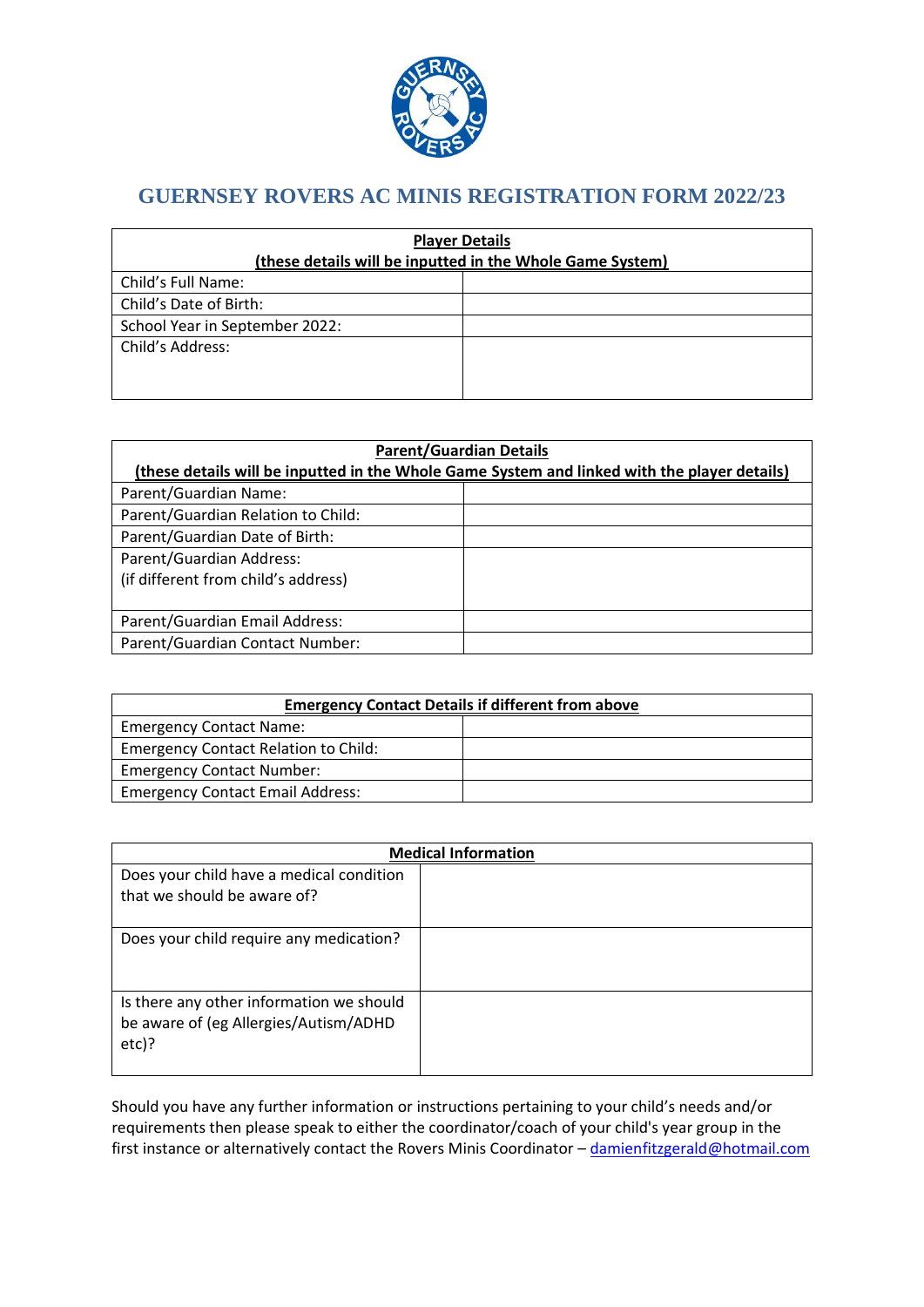

# **GUERNSEY ROVERS AC MINIS REGISTRATION FORM 2022/23**

Where your child is registered with a GFA Affiliated Club, their data will be passed on to the GFA to register your child via the Whole Game System database, which is administered by the FA. The data stored on this System is subject to their privacy policy which is available to view on their website <http://www.guernseyfa.com/public/privacy-policy>

We are asking for your consent to seek, hold and process your child's data, and to pass on your child's data to the GFA.

## **By completing this form you are consenting to Guernsey Rovers AC collecting and holding this data on behalf of your child as detailed below.**

I agree to the above data being collected and held in relation to my child I agree to my child's data being passed to the GFA where my child

### **Declaration**

Images/Data – I am aware that at times the club may wish to take photos or videos of the team in it and that these will be available for viewing via the club website. I note the club adheres to FA guidelines to ensure these are safe, respectful and used solely for the purpose they are intended for. Data requested by GFA/FA may be supplied by the club. I confirm by signing that this is acceptable to me.

Medical treatment – I agree to my son / daughter receiving medication as instructed and any emergency dental, medical or surgical treatment, including anaesthetic or blood transfusion, as considered by medical authorities present.

Insurance – I am aware the Club's Insurance Policy may not cover any expenses incurred during medical treatment towards any child in your care. Therefore, I understand that I have been advised that private medical insurance should be obtained to cover my child.

Club Code of Conduct – I confirm that I have read and understood the club's Code of Conduct.

| <b>Signed</b> | <b>Print Name:</b> | <b>Date:</b> |
|---------------|--------------------|--------------|
|               |                    |              |